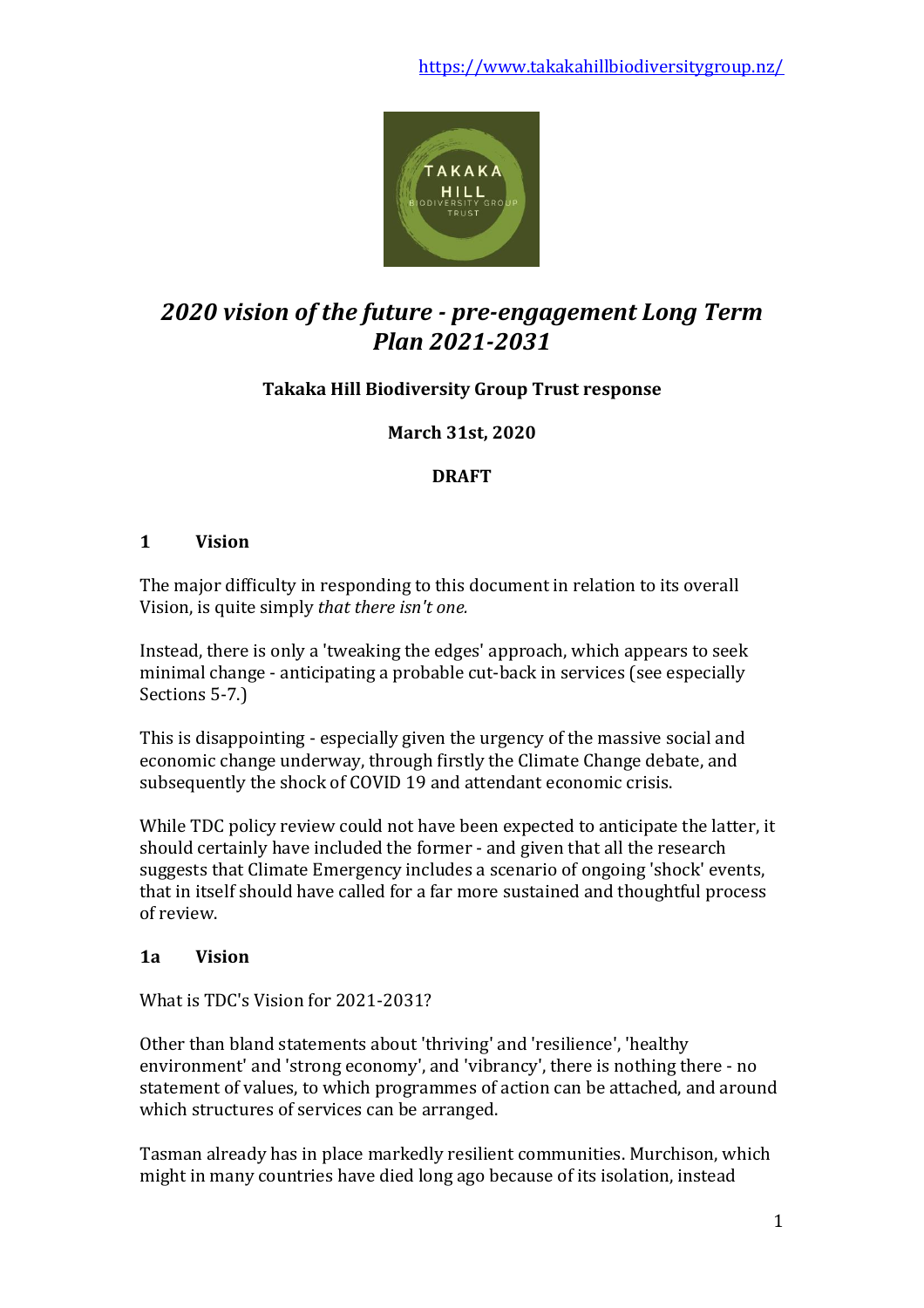proved its capacity to adapt and to develop, confronted by the shock demands of the Kaikoura earthquake transport re-direction. Mapua-Ruby Bay, which lost its industries and was hit by Cyclones Gita and Fehi, burgeoned into a popular dormitory suburb and high-activity retail and recreation zone. Our own small community of Takaka Hill, so small as to be largely discounted as indeed 'a community', is by definition resilient - and has become even more so after its long mobility restrictions caused by Cyclone Fehi road damage.

It is that tendency towards self-sufficiency which drives our values. These derive from a social cohesion attached to the core concept of biodiversity, extending outwards to a social-ecological vision.

It is from that base that we offer the following comments on the TDC 2020 Planning process.

# **1a Vision**

*'Thriving and resilient Tasman communities'*

Thriving, how? Resilient in the face of what?

Without definition or attached scenarios, this is meaningless, and impossible for communities to affiliate to, or plan around.

Tasman is not one community. Values, and needs, vary.

To indicate that it is serious about community 'resilience' and ways to 'thrive,' Council policy needs to show that it understands, and has ways to incorporate and foster the varying values of varied communities. Wording like this would help:

*'Tasman communities will be encouraged to identify those characteristics which make them socially and economically viable, each in their own ways. Council commits to pursuing flexible procedures in relation to its planning and approval processes and regulatory frameworks, to show that it can tailor its service provision, to allow each community to evolve viable and sustainable social and economic activities.'*

Further: these sorts of flexibility *across space,* also have to recognise the new reality of a 'shock' environment, subject to Climate Change and global-economic irruption and disruption. This requires flexibility *across time.*

*'Together we confront a new social and economic reality, where constant and often precipitate change is going to confront us. TDC commits to a fast-turn-around responsiveness to altered conditions, in both services provision, and policy frameworks. This will mean continued and ongoing review of community demands, and ongoing assessment of TDC service provision, to detect where change is necessary. It will mean 24/7 multi-platform communications and information-*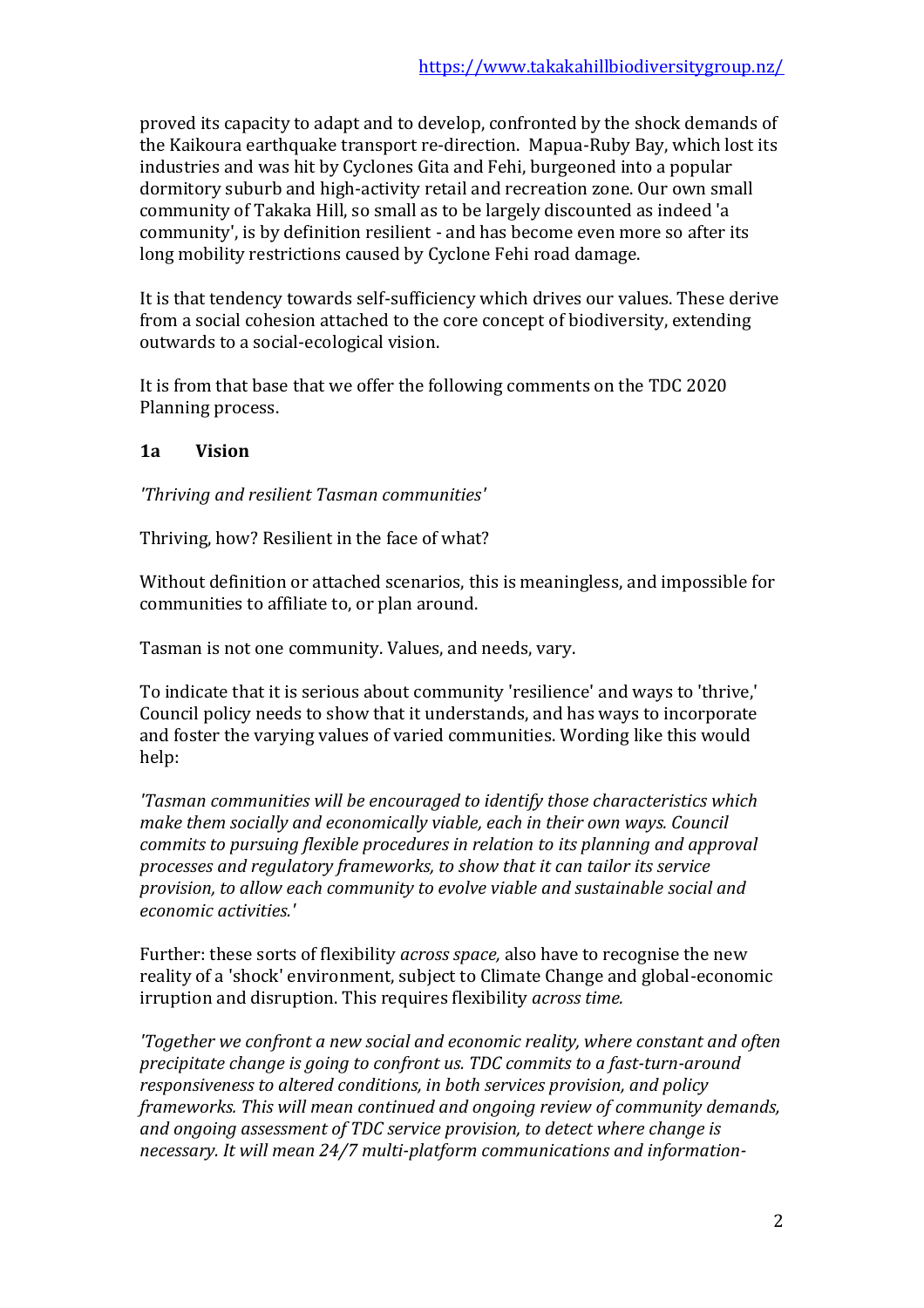*access, and the in-place capacity to use contracted additional service-providers for fast irruptive-change response.'* 

# **1b Purpose**

'Working together for a healthy environment, strong economy and vibrant communities.'

Again, this fails to explain itself adequately.

Does 'a healthy environment' mean 'a protected and enhanced natural environment', or something more general (e.g., chlorinated water supply; regular garbage collection?)

Is 'a strong economy' one where profits boom and businesses flock to the region - or one where a sustainable approach to use of public resources - water, for instance - is properly regulated and monitored? Put simply, does 'strong' mean *profitable,* or *sustainable* - within its natural-environment resource limits, and able to endure and provide across time?

Is 'a vibrant community' one which has successfully admitted new cultural perspectives, or re-built around Te Ao principles, or fosters creativity and entrepreneurial flair - or all of the above, plus more? Or does it simply mean 'working hard and being productive,' and 'making few demands on Government support,' in a traditional economic model?

If these three 'Vision' dimensions are to be held as being in equal proportions, *how do they link together?*

Without a central value which allows them to interconnect, they are more likely to become - or remain - in uneasy competition for community resources pressures on the natural environment - and Council services.

# **1c Community outcomes**

While this is a more carefully worked-through list of desiderata, there are again limitations in the approach, brought about by the failure to have a coordinating set of values upon which these principles depend, and against which they can each be assessed.

There is also, as following comments will argue, too much of 'old-school' thinking, limiting the potential for either a cohesive approach, or one able to respond to the urgency and rapid changes coming in this next decade.

# **2 Strategic priorities**

# **A healthy and sustainable environment**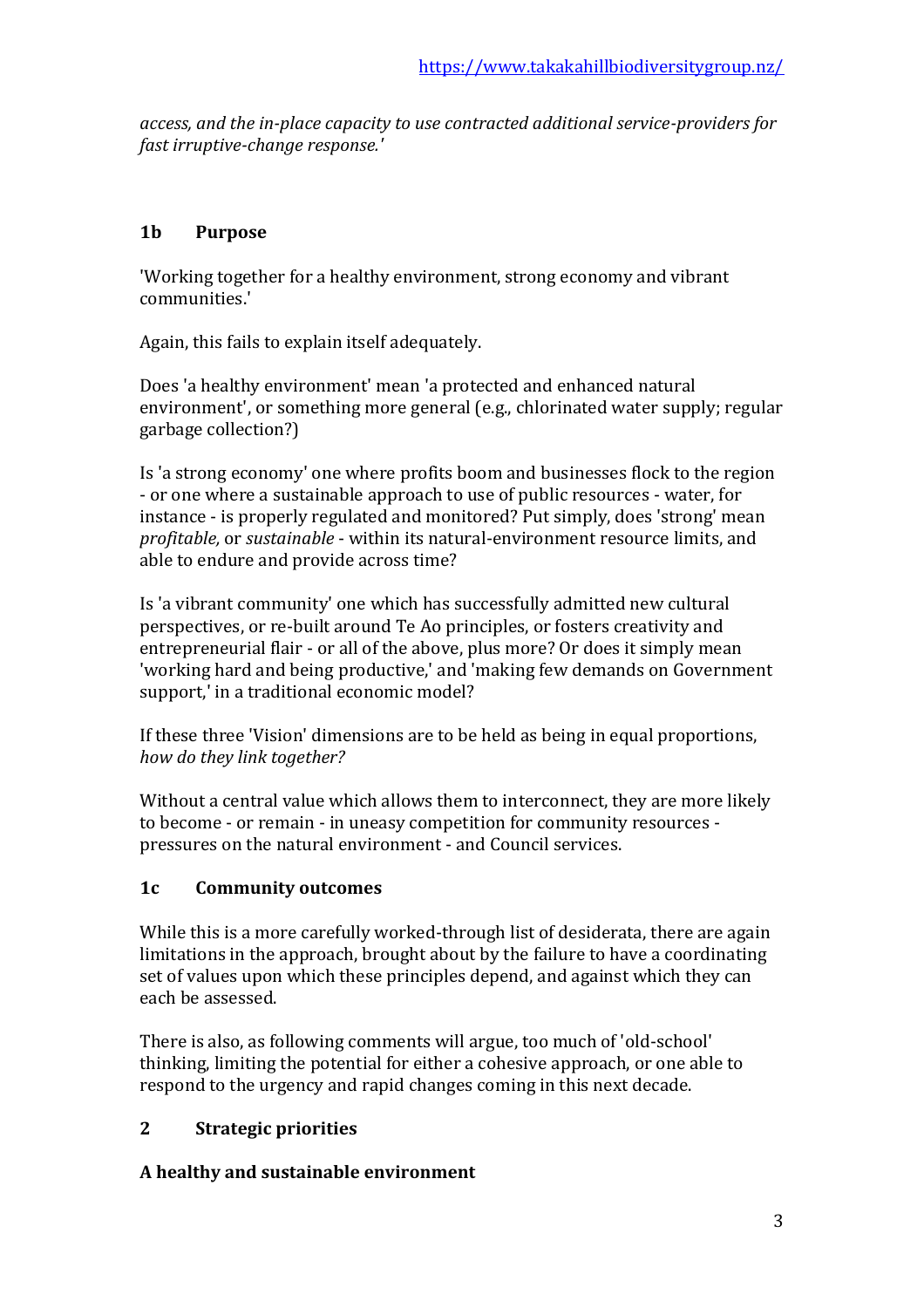Upfront, this section of TDC Policy needs to acknowledge the shift in thinking, from 'the environment' to 'biodiversity' - a change reflected in all emergent National Policy documents *(Te koiroa o te koiora,* Department of Conservation, 2019; Te Tau Ihu Health Policy, 2020), and one which re-directs thinking into a 'connectionist' rather than a 'siloed' policy culture.

What is under way now is no longer 'special pleading' for a 'natural environment' protection scheme, but recognition that the *biodiversity values which now drive environmental protection planning are in themselves a key social and economic value:* that without integration with and connection between the natural, the social and economic spheres, each will in turn, be lost.

Biodiversity as a value does not just seek to protect nature, or attempt to somehow 'reverse engineer' it, to replicate an indigenous, pre-colonial natural environment. Rather, more like the values within Te Ao Maori, it recognises the natural world as key to our physical and psychological well-being, and so to a sustainably productive economy. It seeks to guarantee our retention of fresh water and a sustainable marine ecosystem, and onward use of lands for primary production and recreation. It is the only feasible foundation for our national identity, and is the core of our international branding.

Biodiversity is not some 'nice to have, if only we had the money,' add-on.

*It comes first.*

Everything we have, and do, and are, depends upon it.

# **Strong, resilient communities**

What makes a community 'strong,' or 'resilient'?

A social-biodiversity approach tells us that the answer to this rests on acknowledging principles of interconnectedness: a social ecology of 'neighbourliness' and collaboration, which permits and promotes innovation, and is an attractant to incomer ideas and creativity, *because it is clear in its own values.*

At the moment, Tasman District Council policy appears as if markedly *un*clear on what its values are.

#### **In relation to its demographics:**

What age profiles does the region contain, and which does it want? What will attract the desired categories?

For example, in relation to an expansion of housing stock, and associated Planning Approval processes, which Council oversees: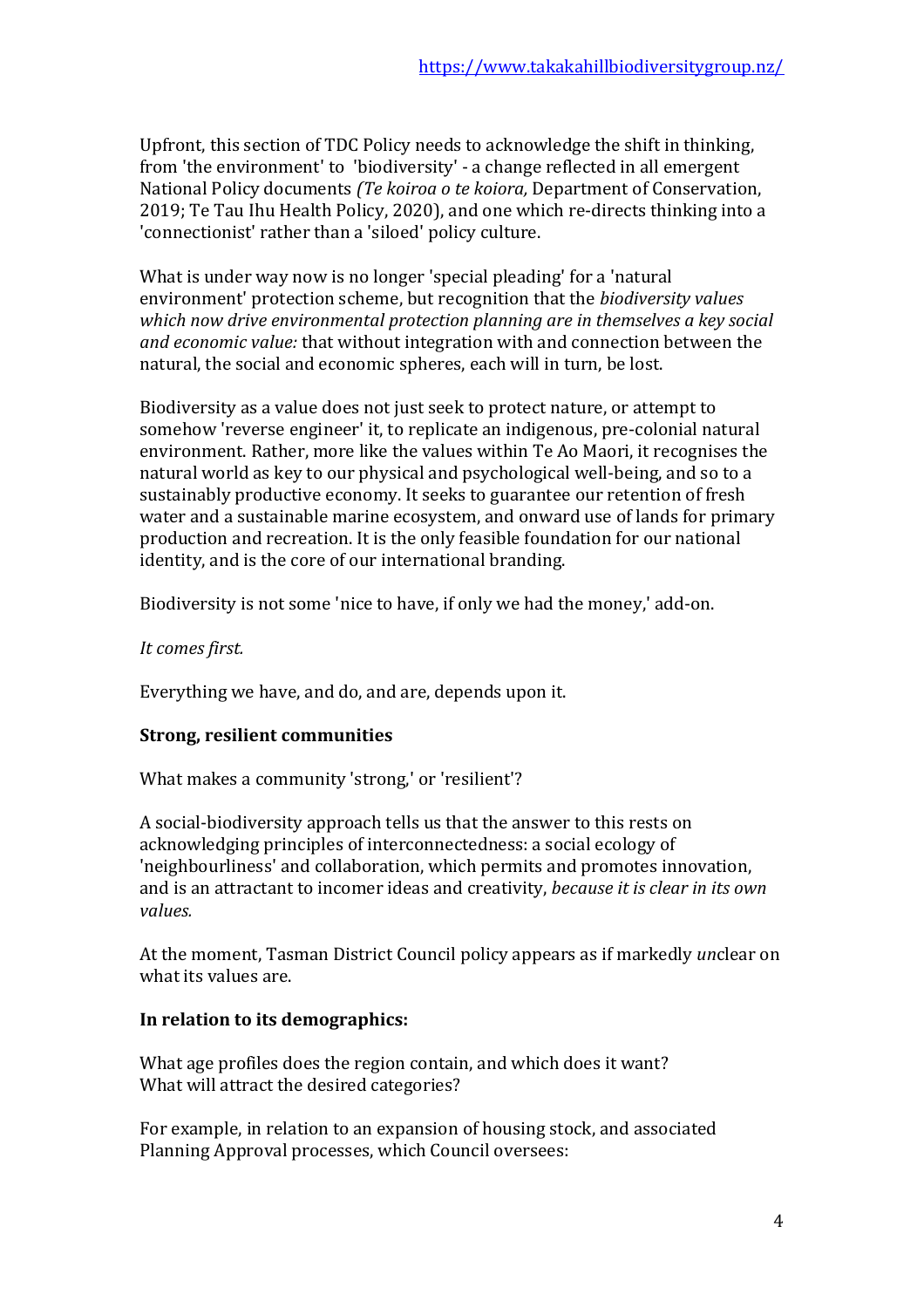Which does TDC anticipate or want - population stability, or population 'churn?'

Does it expect, or want, a long-term settled community of people born into, schooled in, employed by and retiring within its communities?

Does it intend to allow for - even promote - the sorts of 'high churn' entry and exit of citizens, which attract seasonal workers, young entrepreneurs and creatives, who build a 'start-up' economy and the SMEs which keep township High Streets and online enterprises dynamic?

Without a healthy environment, protected by all policies and all citizen activities - not in some special box called 'the environment' - soon there is no economy, and so a shrinking, poorly serviced and expensive community.

Tasman today is largely a primary-production economy, with a little secondary industry (forest products, food preparation) and tourism.

Even in a post-Covid 19 world, with resistance to and likely collapse of long-haul flights and cruises, the region's variant of the '100% Pure New Zealand' brand remains important. Without it, there is no premium product labeling, and our economy will face 'race to the bottom' price-cutting competition with other primary-production nations.

To date, regional response to old-school environmental protection programmes has been a 'sanctuary' vision: National Parks, and special species-protection reserves.

This is no longer an adequate response.

It fails to acknowledge how environmental health is a social and an economic value - as well as a cause on its own merits. It fails to engage all citizens: to help us all recognise how ecology is an interconnected system, enmeshed in every part of our lives, from production to consumption to waste disposal, and on into to the social and cultural values which form our 'habitus': the *life-habits* we acquire, according to the places we *inhabit,* and therefore how, we live.

In Tasman, our living is shot-through with values connecting us to our environment.

We buy and eat local produce from orchards, vegetable growers, fishing fleets, 'country-kill' butchers, artisan cheese makers, micro-brewers and local wine and cider makers, local fisheries, and farm-gate milk suppliers.

We access local rivers, estuaries, ocean, beaches, mountains and parks for our recreation.

We walk, cycle and drive past home-gardens, long-established hedge-rows, native bush, wetlands, and plantation forests - not all indigenous, but significant natural habitats nonetheless.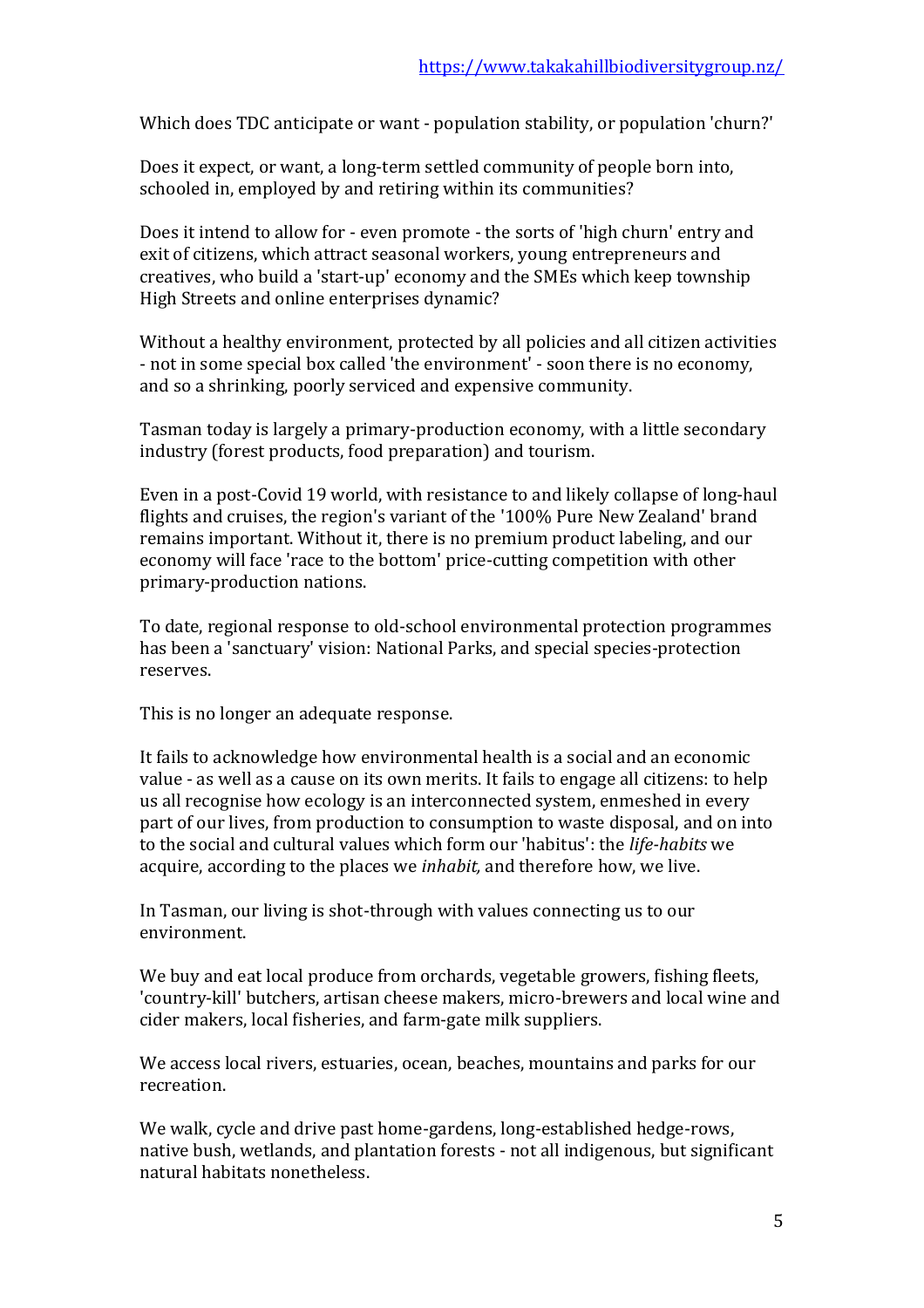This is the new social-ecological connection.

Nature does not exist only in fenced enclosures. It inter-penetrates our living.

Think of Singapore, a small and heavily urbanised location, using new design technologies to inter-weave a natural world within its high-rise housing complexes and retail strips. This is the *new modernity,* which recognises that human health: physical, psychological, spiritual - and economic - depends upon recognising that we are part of, not apart from, nature.

# **Enabling positive growth and development**

This means recognising too that environmental protection and pro-biodiversity consciousness are not *anti-*development.

Biodiversity values do not need - as the current TDC Policy document still suggests - to be 'balanced' against economic expansion. Biodiversity needs, instead, to inform it.

This is not an 'either/or' proposition, but an 'and/and' way of thinking. Biodiversity thinking has moved beyond ideology, and beyond conflict and debate. Biodiversity enhancement - not protection - needs now to be *core to development planning.* 

Consider the following cases, part of a Council's planning and approvals work, and a major way of building its values into its processes:

Work on housing and infrastructure, especially in managing Coastal Retreat in response to Climate Change, and the likely post-Covid 19 return of expatriate citizens, seeking quality values in the 'safe havens' of New Zealand's regional locations. (Why go to Auckland, when you have lived and worked in Paris or New York or Tokyo? Areas such as Tasman are likely to experience early-stage post-COVID Recovery demand.)

# **Housing design**

There will be a need to consider in all housing and housing-extension proposals, *a water-management component.*

Why is there no requirement for all building to have rainwater tanks?

This provides an emergency self-supply, and mitigates to some degree stormwater flows.

Why do streetscape designs in larger developments of new housing land not prioritise the use of soaks and wetlands, to help storm-water management?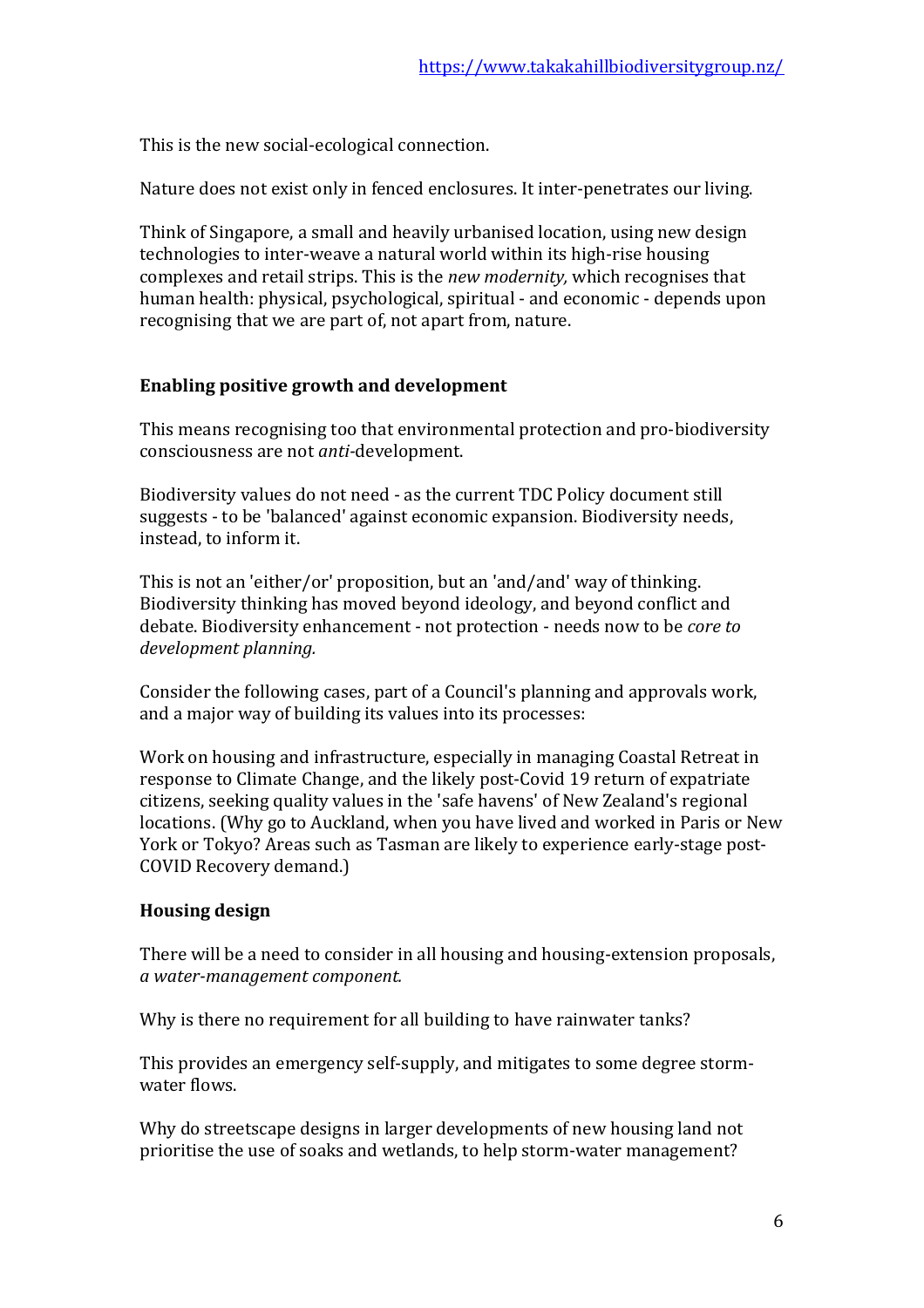Where are the 'native corridor' plantings, to encourage indigenous wildlife back into suburbs?

Why is Tasman, a region rich in horticulture and orcharding, not designing edible plantings into its streetscapes?

Where are the in-built cycle-ways and social-mobility strips, allowing children's play, safe pensioner walkways and mobility-scooter tracks?

### **Multi-use housing blocks**

There is a need to move far more quickly, and imaginatively, into *multipleoccupancy dwelling supporting intergenerational living.* 

*To keep older family members living semi-independently but with family support, 'Tiny House' development should be licensed on existing household blocks.* 

Upper floors of retail-strips should be licensed for use as apartments for staff - a prime way to recruit quality staff from among those young professionals already identified as likely to be hindered in their career development in the post Covid-19 Recovery (see especially the work of Kiri Allen, March 2020).

At the same time, retail-strip housing allows the development of a flourishing 'night-time economy', which assists the retention of local young adults within the community, further aiding entrepreneurship and 'impresario' business vision, and supporting older family members nearby.

Consider mobile utility connection (connection points external to house units, which permit connection to electricity, internet cabling, water and sewerage). These should be designed into all ordinary housing, so that in emergencies displaced family members can take refuge beside the family home, parking mobile homes and connecting up to water, sewerage and electricity supply. (A good model with over 20-years use exists at Charles Sturt University, Wagga Wagga, in Australia, where students live during Term time in caravans, towed from the family farm and parked at the University - the caravans then passed on to successive children in a family, or sold.)

These are matters firmly within the Council remit, which respond to existing and intensifying local demand, and which project out to meet the rapidly emerging 'new modernity' of our future. They build from a 'social ecological' overall Vision, and allow Council to 'brand' itself as responsive, flexible, encouraging diversity with a localised approach, and directed towards resilience.

# **5/6 Paying for new projects**

Rates as an income system cannot expand into infinity.

While some of the proposals outlined here may help recruit energetic and creative businesses and workers into the region, thus increasing the rates take,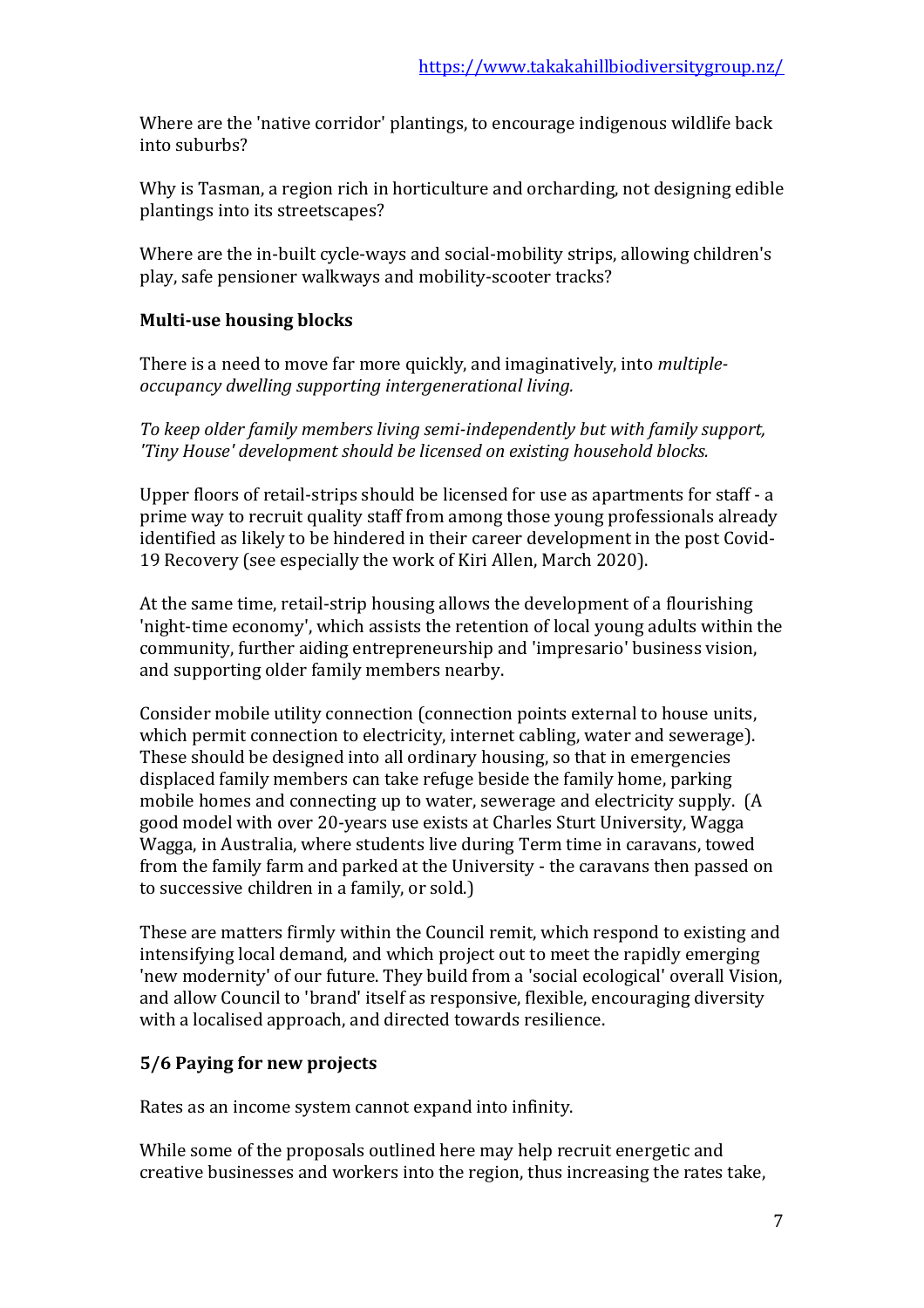other income will also need to be sought, to undertake the work of a 'socialecological' Council vision.

One way forward is to consider the money *flowing out of a local economy,* for instance, through GST.

In New Zealand, GST is levied on raw foods: directly upon much of Tasman's natural productivity. Other countries (see for instance Australia) do not levy GST upon unprocessed foodstuffs.

*A percentage of this GST levied upon food exported outside our region should be reclaimed, to fund measures protecting the natural systems, and the social ecology of the communities, which underlie that productivity.* 

#### *Costs flowing in:*

Waste disposal and recycling costs currently fall upon regional government, and ultimately upon consumers.

These need instead to become a recognised and integrated part of the 'long chain' of resources management:

raw materials>production>transport>consumption>recycling>waste disposal

This chain needs to be unlocked from its 'end-user-pays' model, to assess the value flowing to users at every stage of the life-cycle, and see that costs are equitably levied.

Each phase should include a costing to support the collection, recycling and safe disposal of the final waste.

This should be no longer be a Council service: a one-outlet, old-school social service, but a series of smaller private businesses. If the claim is made that waste management does not offer economic potential to business, then that 'long chain' has not been properly constructed, and the costs of its various phases considered. Why should end users: consumers, who are also rate payers, bear all of these costs?

#### **9 How our community will contribute towards strategic priorities - if directed towards a biodiversity 'social ecology.'**

Takaka Hill has a very distinctive 'social ecology,' which recognises its natural environment, and accepts the principle of 'neighbourliness,' collaborating to preserve the world it lives within, and accepting the down-stream consequences of all its actions - across both space, and time.

The Takaka Hill Biodiversity Group Trust allows the landowners on the Takaka Hill to respond to and plan for biodiversity management across a 'land bridge' of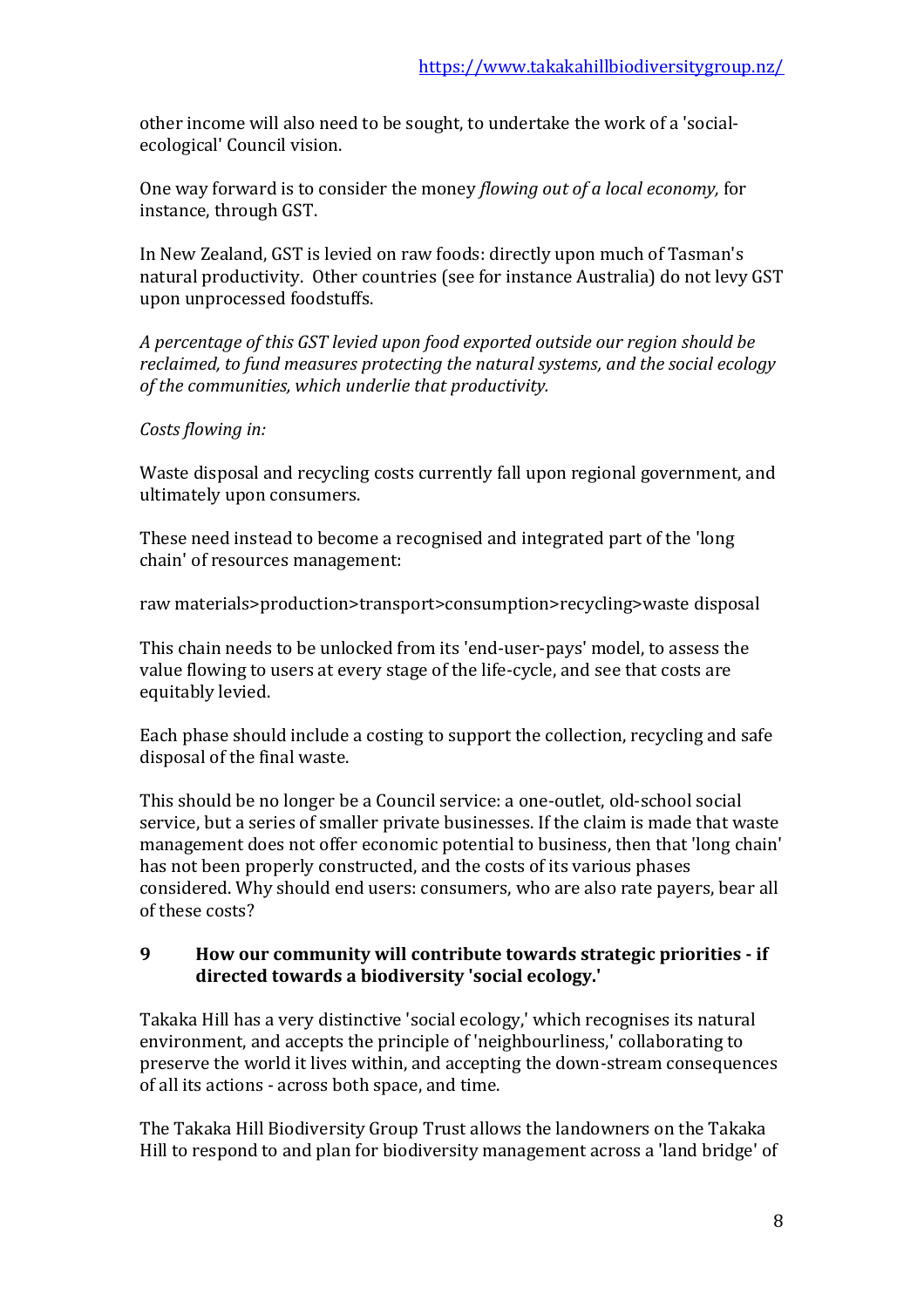varying natural habitats, between two National Parks, the Abel Tasman and the Kahurangi. This is a unique position.

Decades - in some cases more than a century - of family habitation, and the many inter-generational households on the Hill, makes us intensely aware of our responsibility of stewardship, and the need to conserve habitat and enhance the returning rare native species on our lands.

Together, this builds a vision of a 'flow' or 'interpenetration' zone, where biodiversity work sustains not only the indigenous flora and fauna moving between our lands and our National Park neighbours, but also our own 'healthy' living and economic productivity on the Hill.

Our current projects in response to this model include the following:

predator trapping along the Takaka Hill Walkway, to allow Hills residents and associated groups, such as Cadets undertaking community service, to support the Kahurangi-Takaka Hill interface

habitat enhancement along the Otuwhero River as it flows out of the Abel Tasman National Park, to improve conditions for whio and pateke as they return to its waters after a 40 year absence

wasp baiting and weed control, including native beech seedling transplanting, on the Old Coach Road, to offer improved public recreational access and native species habitat

Each of these projects works across different terrains, and crosses multiple private land-blocks. Each also works with local industry partners, to model the new 'Mountains to the sea' vision for Indigenous Biodiversity, built not on 'lockdown' conservation principles, but around new-school principles of 'access and flow.'

#### It includes:

three access points for educational curriculum work with High Schools, delivered with partner-group Whenua iti;

three native species protection projects, fostering the survival of Powelliphanta hochstetteri, whio and pateke, and the unique Takaka Hill karst kowhai, Sophora coricanta.

three new 'eco-gateways' for public access and project support and recognition, promoted through a series of annual 'Waitangi Day Walks.'

This social ecology of openness and inter-connectedness is our community's response to a post-COVID 19 society and economy, where global economic recession will need a creative/collaborative social ecology, new forms of work,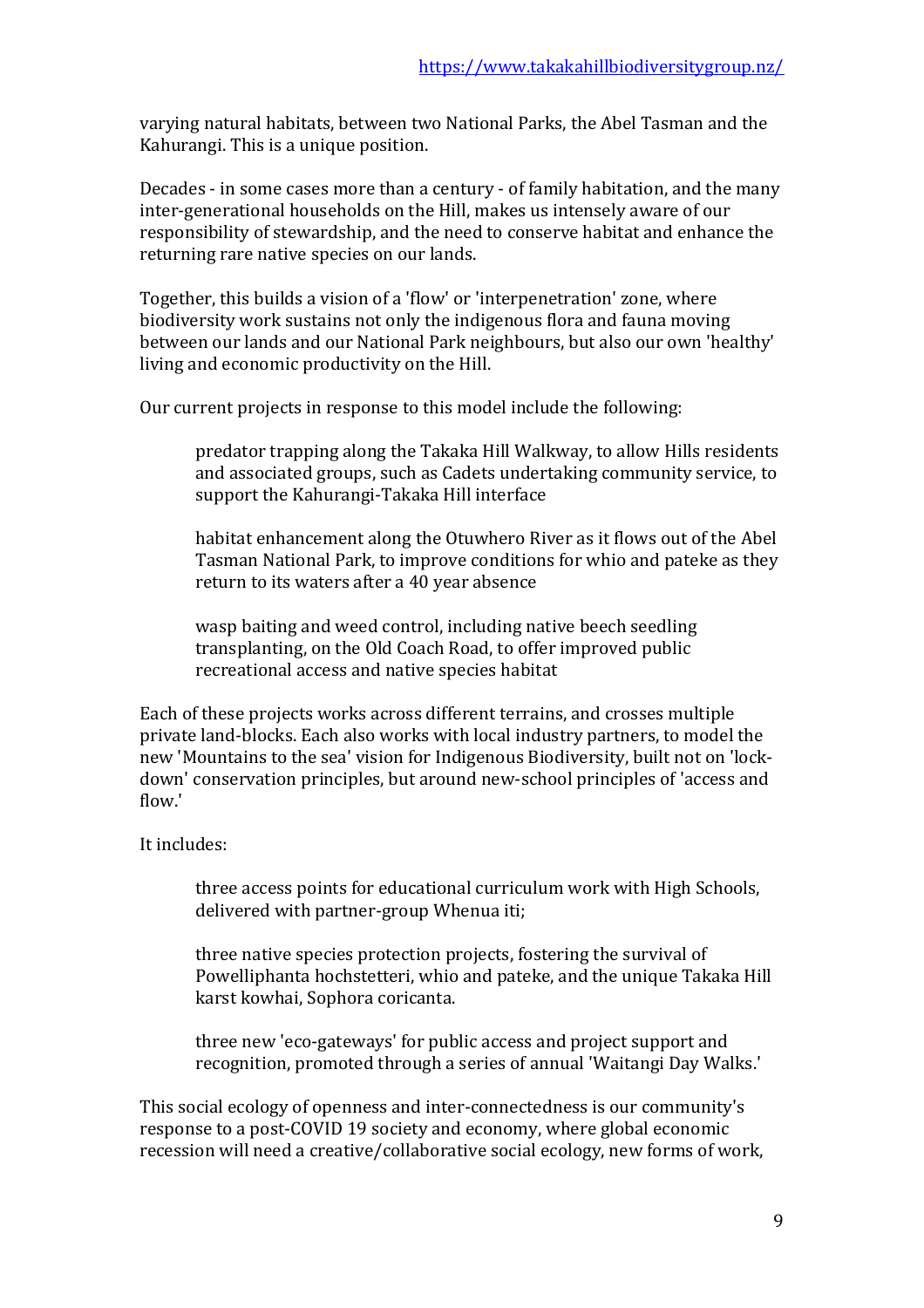and ways to access the natural world sustainably, for our own mental and spiritual health (see especially recent comments by Nigel Latta, March 2020).

This prepares for an economy where environmental work projects will be vital, as young workers abandon collapsing industries such as tourism, and as returning citizens restore an entrepreneurial edge to smaller regional economies.

This is a *'next-generation/re-generation'* view of a social and economic order, tied to biodiversity values.

It is small scale - but so is our community.

It is, very distinctively, our way forward - and its projects are, in the words of Minister Grant Robertson, 'shovel-ready.'

### **10 Other comments**

These illustrations show just the beginnings of a 'social ecological' modeling, which places biodiversity first, and makes it a part of every planning decision.

Iwi, who are been quietly developing their own long-term and extended generational planning, already understand the need to begin not from 'business as usual' thinking, but from deep values, drawn upon their own cultural traditions.

Many of those values are close to those of biodiversity. Yet with both of these powerful systems to call upon, the TDC policy document has not done any of that work. *And it shows.*

As it stands, this document displays instead an old-school, mid-twentiethcentury world view, that takes no account of the new reality: of the Climate Crisis, the powerful return of Te Ao values, the rapid arrival in succession of different forms of emergency conditions (earthquakes, pandemics, associated economic collapse and restructuring,) and the need to consider not the usual neat 'boxes' of Departmental governance, but the inter-connected, socialecological 'flows' of biodiversity thinking.

There is no vision in TDC's current plan - *because there are no values.*

#### **A way forward for TDC?**

1 The loss of the community consultation stage of this policy planning process needs to be overcome.

If the review proceeds, communities need to know who responded through the electronic process: a list of response numbers and groups represented, including a profile of respondents by age and gender and, where possible, affiliation to known groups.